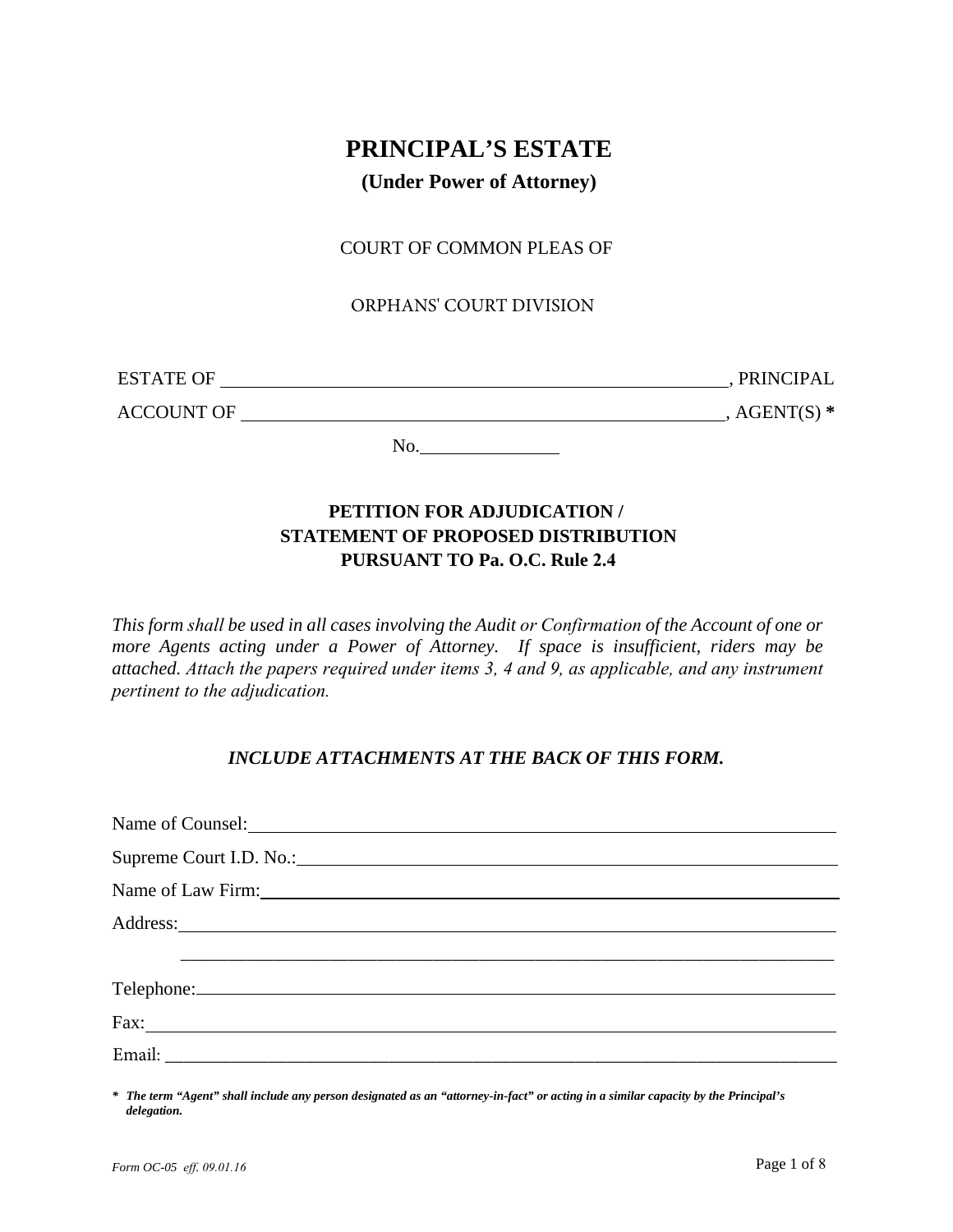| Estate of |          |                                                             |             | , Principal |
|-----------|----------|-------------------------------------------------------------|-------------|-------------|
| 1.        |          | Name(s) and address(es) of Petitioner(s):                   |             |             |
|           |          | Petitioner:                                                 | Petitioner: |             |
|           | Name:    |                                                             |             |             |
|           | Address: |                                                             |             |             |
|           |          | Name(s) and address(es) of Agent(s) (if not Petitioner(s)): |             |             |
|           |          | Agent:                                                      | Agent:      |             |
|           | Name:    |                                                             |             |             |
|           | Address: |                                                             |             |             |
|           |          |                                                             |             |             |

Identify any Agents who have not joined in the Petition for Adjudication/Statement of Proposed Distribution and/or the Account and state reason:

2. Name and address of Principal (and, if applicable, of any Guardian appointed for Principal, of each personal representative for any Principal or Agent who has died, and of his or her counsel, identifying the capacity of each):

Judicial District or County where Principal resides, or if Principal is deceased, where Letters were issued:

- 3. A. Date of Principal's Power of Attorney under which Agent(s) acted:
	- B. Date Agent(s) first exercised control of Principal's assets under Power of Attorney:

(Attach copy of each different Power of Attorney granted to Agent(s) by Principal and copy of any Decree involving Agent(s) for Principal).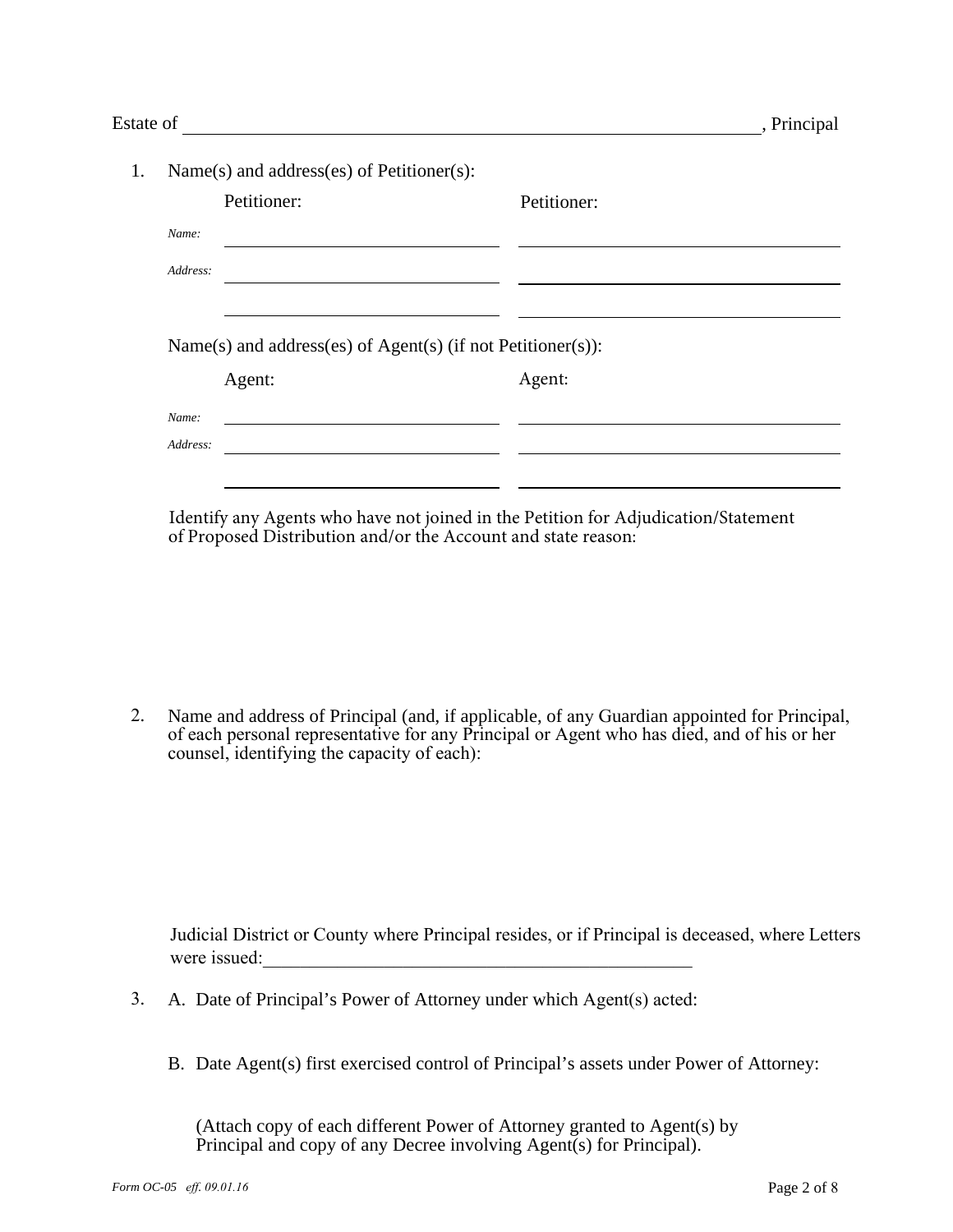4. A. Explain the reason for filing this Account (if Principal or Agent has died, state date of death, and attach a Short Certificate; if Principal has been adjudicated incapacitated, state date of Decree, and attach a copy):

B. Is this the first accounting for this Principal's estate?. . . . . . . . . . . . .  $\Box$  Yes  $\Box$  No

| If not, identify prior accountings, the accounting periods covered, and the |  |  |
|-----------------------------------------------------------------------------|--|--|
| dates of adjudication of the prior accountings.                             |  |  |

5. Describe all gifts/transfers for less than full and adequate consideration made under the Power of Attorney. Identify each recipient's name, address, and relationship to Principal and/or Agent, amount of each gift/transfer, nature of each (cash or kind), and date made, with any additional explanation deemed appropriate *(if none, so state)*:

6. Identify every asset or interest (include title or registration and value) of Principal known to Petitioner(s) and not identified in Account, whether or not in possession or control of Petitioner(s) *(if none known, so state)*: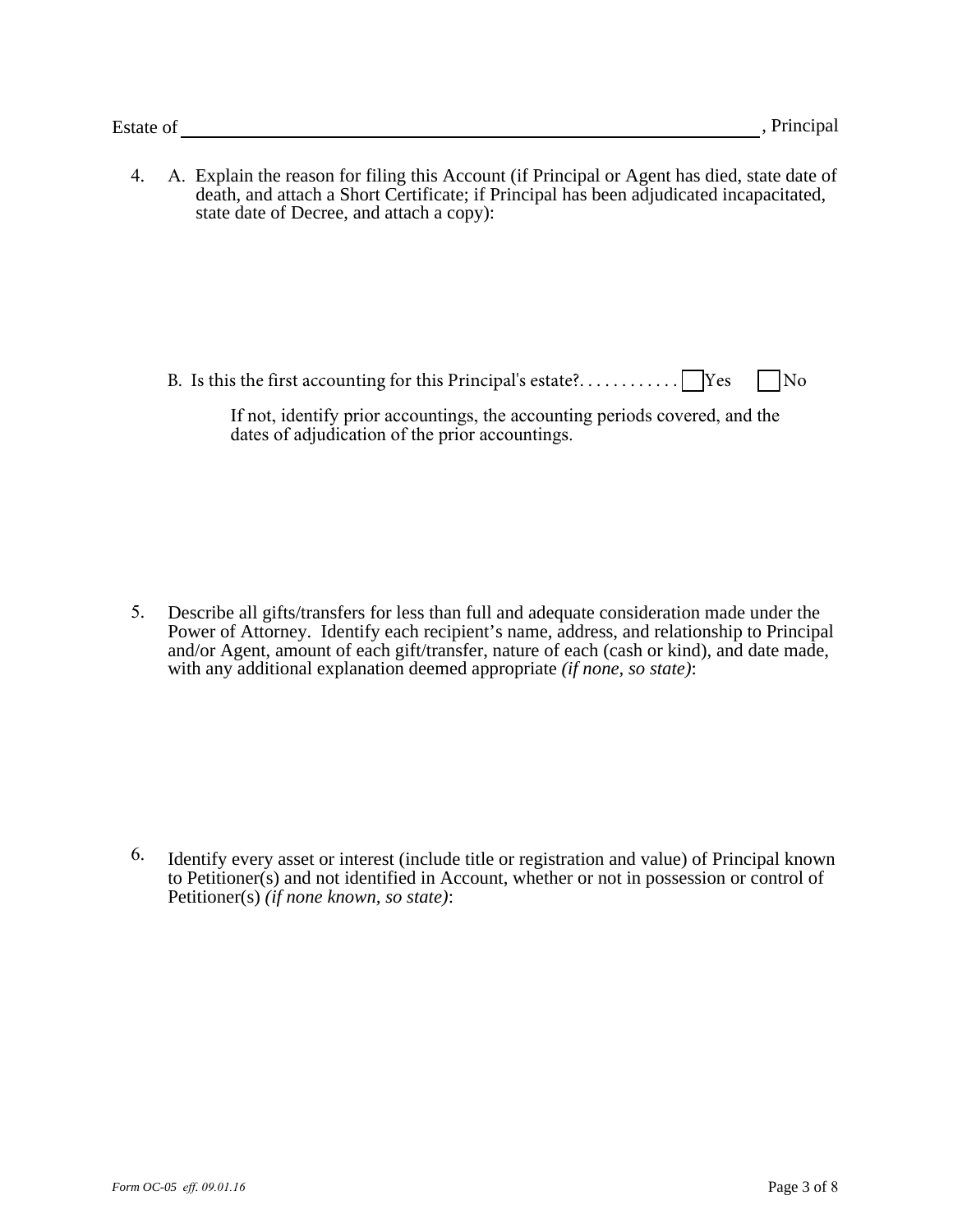7. Identify each existing safe deposit box of or for Principal and each one closed by Agent(s) *(if not applicable, so state)*:

| <b>Institution &amp; Address</b> | Box No. | Title or Registration | Date Closed (if applicable) |
|----------------------------------|---------|-----------------------|-----------------------------|
|                                  |         |                       |                             |
|                                  |         |                       |                             |
|                                  |         |                       |                             |
|                                  |         |                       |                             |
|                                  |         |                       |                             |
|                                  |         |                       |                             |
|                                  |         |                       |                             |
|                                  |         |                       |                             |
|                                  |         |                       |                             |
|                                  |         |                       |                             |
|                                  |         |                       |                             |
|                                  |         |                       |                             |

| Are the entire contents of each safe deposit box identified in item 7 |  |
|-----------------------------------------------------------------------|--|
|                                                                       |  |

If not, explain:

- 8. A. Identify each known unpaid claim against Principal or Principal's estate and describe each in detail *(if none, so state)*:
	- B. Describe in detail any questions requiring adjudication and state the position of the Petitioner(s) as to each question: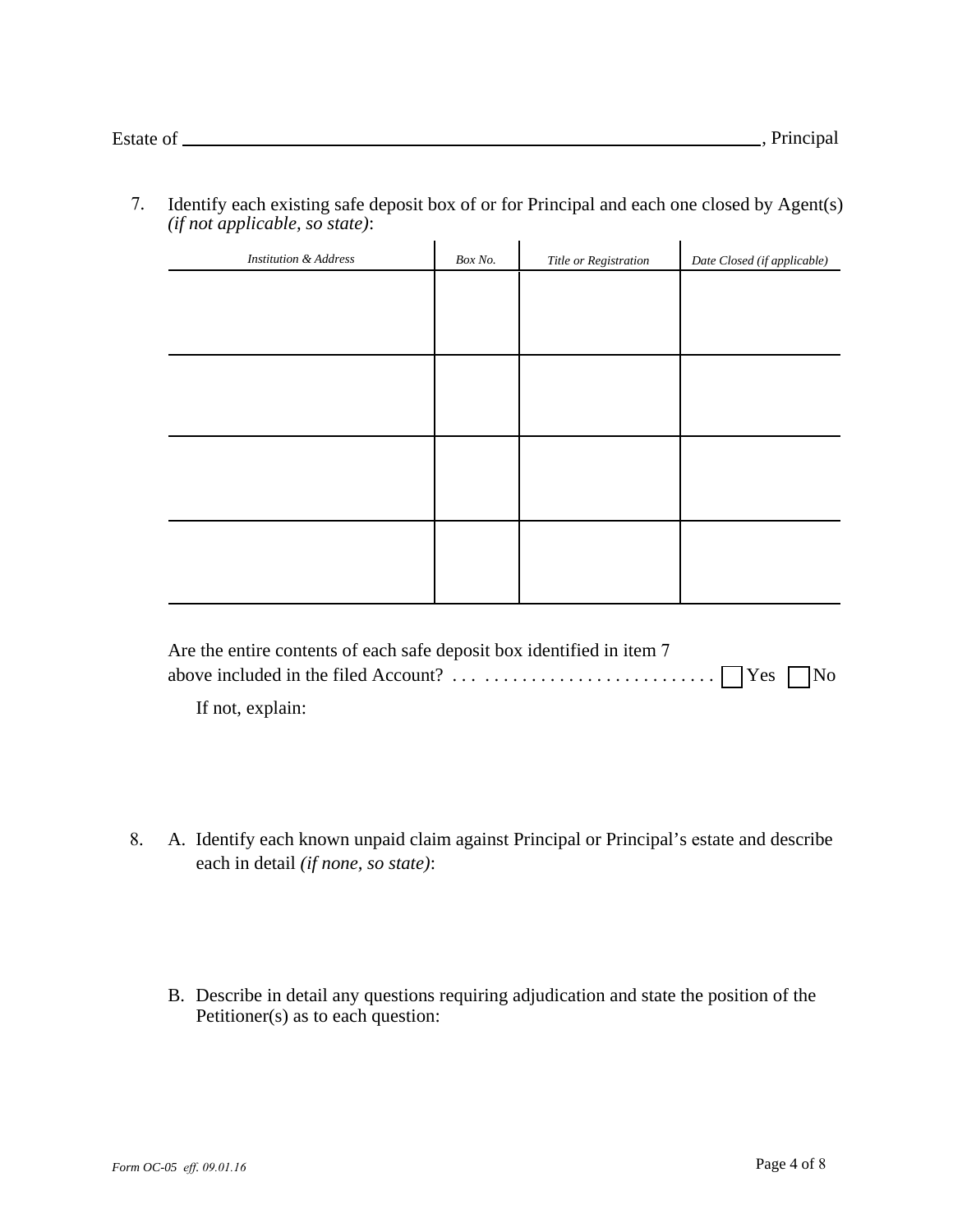C. If fees are being claimed by the Agent or an attorney, state amount and the period covered for the requested fees:

- 9. Written Notice of the Account's filing as required by Pa. O.C. Rule 2.5 has been or will be given to each interested party in the matter. In addition, notice of any known unpaid claim not admitted, all questions requiring adjudication, and any requested fees as described in item 8 above has been or will be given to all parties affected thereby.
	- A. If Notice has been given, attach a copy of the Notice as well as a list of the names and addresses of the parties receiving such Notice.
	- B. If Notice is yet to be given, a copy of the Notice as well as a list of the names and addresses of the parties receiving such Notice shall be submitted at the Audit or filed before the date of the last day for filing objections in counties without separate Orphans' Court Divisions together with a statement executed by a Petitioner or counsel certifying that such Notice has been given.
	- C. If any such interested party is not *sui juris* (e.g., minors or incapacitated persons), Notice of the Account's filing has been or will be given to the appropriate representative on such party's behalf as required by Pa. O.C. Rule 4.2.
- 10. List all parties of whom Petitioner(s) has/have notice or knowledge, having or claiming any interest in the Principal's estate. This list shall:

A. State each party's relationship to the Principal and the nature of each party's interest(s):

| Name and Address of Each Interested Party | Relationship and Comments, if any | Interest |
|-------------------------------------------|-----------------------------------|----------|
|                                           |                                   |          |
|                                           |                                   |          |
|                                           |                                   |          |
|                                           |                                   |          |
|                                           |                                   |          |
|                                           |                                   |          |
|                                           |                                   |          |
|                                           |                                   |          |
|                                           |                                   |          |
|                                           |                                   |          |
|                                           |                                   |          |
|                                           |                                   |          |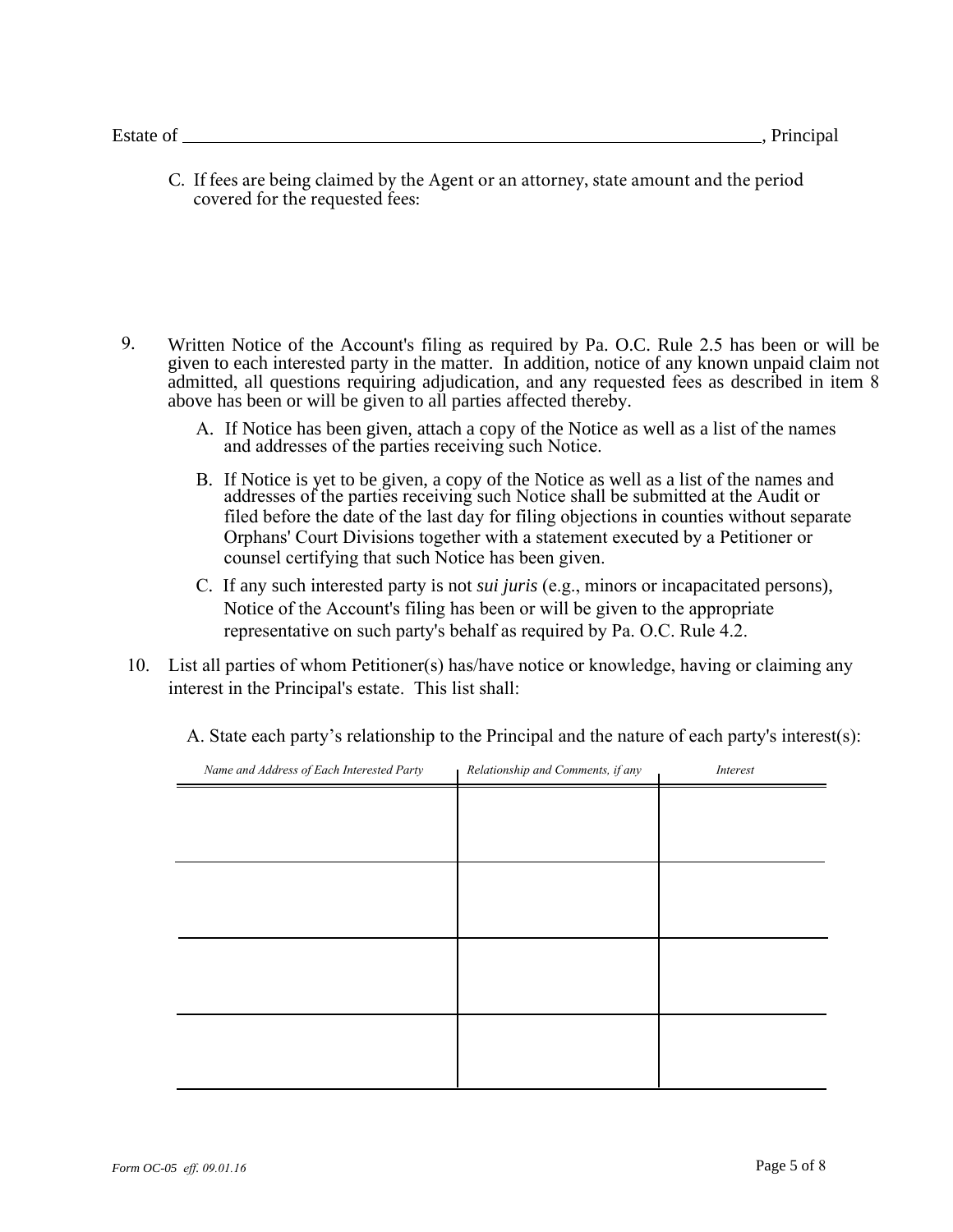B. Identify each party who is not *sui juris* (e.g., minors or incapacitated persons). For each such party, give date of birth, the name of each Guardian and how each Guardian was appointed. If no Guardian has been appointed, identify the next of kin of such party, giving the name, address and relationship of each.

C. State why a Petition for Guardian/Trustee *Ad Litem* has or has not been filed *(see Pa. O.C. Rule 5.5).*

11. If prescribed by local rule as permitted by Pa. O.C. Rule 2.9, is the Court being asked to direct the filing of a Schedule of Distribution? . . . . . .  $\Box$  Yes  $\Box$  No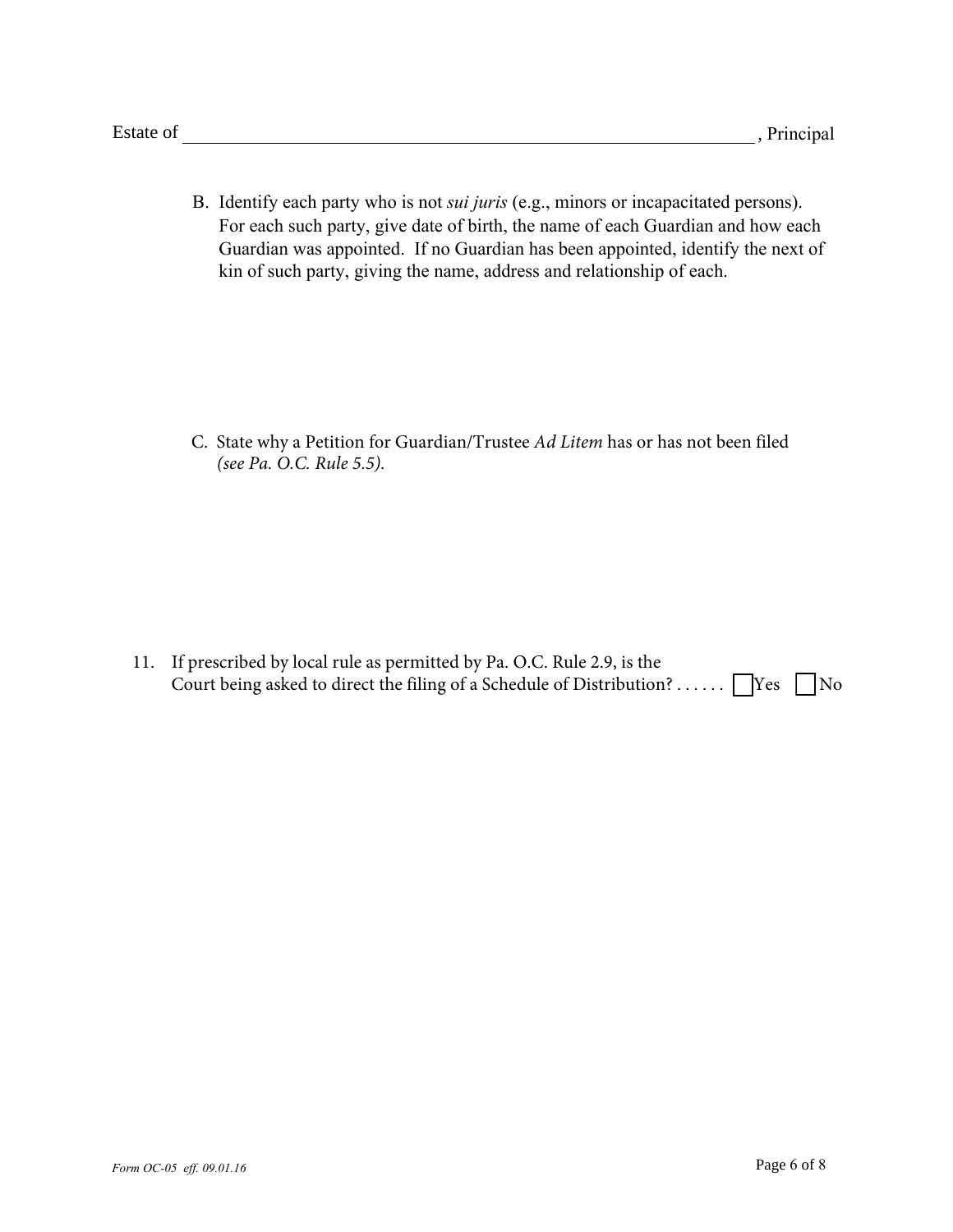Wherefore, your Petitioner(s) ask(s) that distribution be awarded to the parties entitled and suggest(s) that the distributive shares of income and principal (residuary shares being stated in proportions, not amounts) are as follows:

|                                     | A. Income:              |                                                                                                          |                   |  |
|-------------------------------------|-------------------------|----------------------------------------------------------------------------------------------------------|-------------------|--|
|                                     | Proposed Distributee(s) |                                                                                                          | Amount/Proportion |  |
|                                     |                         |                                                                                                          |                   |  |
|                                     | B. Principal:           |                                                                                                          |                   |  |
|                                     | Proposed Distributee(s) |                                                                                                          | Amount/Proportion |  |
|                                     |                         |                                                                                                          |                   |  |
|                                     |                         | Submitted By:<br>(All petitioners must sign. Place additional<br>signatures on attachment if necessary): |                   |  |
| Corporate Fiduciary (if applicable) |                         |                                                                                                          |                   |  |
| Name of Corporate Fiduciary         |                         | Name of Petitioner                                                                                       |                   |  |
| Name of Representative and Title    |                         | Signature of Petitioner                                                                                  |                   |  |
| Signature of Officer/Representative |                         | Name of Petitioner                                                                                       |                   |  |
|                                     |                         |                                                                                                          |                   |  |

Signature of Petitioner